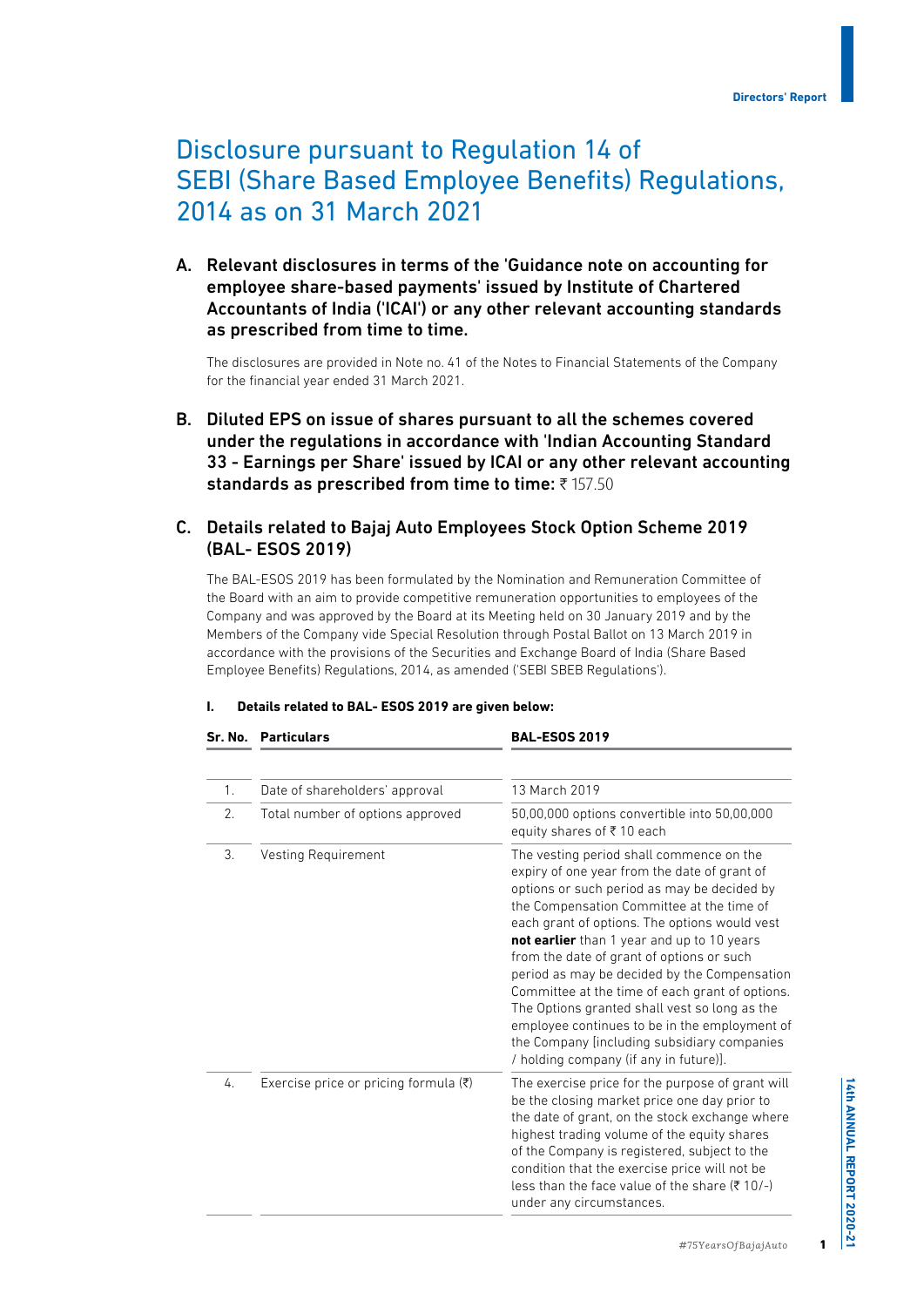**Sr.** 

|    | Sr. No. Particulars                        | <b>BAL-ESOS 2019</b>                                                                                                                                                                                                                                              |
|----|--------------------------------------------|-------------------------------------------------------------------------------------------------------------------------------------------------------------------------------------------------------------------------------------------------------------------|
| 5. | Maximum term of options granted<br>(years) | The exercise period would commence from the<br>date of vesting and will expire on completion<br>of 8 years from the date of vesting of options,<br>or such period as may be decided by the<br>Compensation Committee at its sole discretion<br>from time to time. |
| 6. | Source of shares                           | Primary and /Secondary issuance                                                                                                                                                                                                                                   |
| 7. | Variation in terms of ESOP                 | Nil                                                                                                                                                                                                                                                               |

#### **II.** Method used to account for ESOS - Fair Value Method

**III. Where the company opts for expensing of the options using the intrinsic value of the options, difference between the employee compensation cost so computed and the employee compensation cost that shall have been recognized if it had used fair value of the options and the impact of this difference on profits and on EPS of the company.**

Not Applicable as fair value has been accounted

#### **IV. Details of Options (Option Movement during the year):**

| No.   | <b>Particulars</b>                                                                               | <b>Details</b> |
|-------|--------------------------------------------------------------------------------------------------|----------------|
|       |                                                                                                  |                |
| i.    | Number of options outstanding at the beginning of the period                                     | 280,799        |
| ii.   | Number of options granted during the year                                                        |                |
| iii.  | Number of options cancelled during the year                                                      |                |
| iv.   | Number of options forfeited/lapsed during the year                                               |                |
| V.    | Number of options vested during the year                                                         | 77,556         |
| vi.   | Number of options exercised during the year                                                      | 18,508         |
| vii.  | Number of shares arising as a result of exercise of options                                      | 18,508         |
| viii. | Money realized by exercise of options (INR), if scheme is implemented directly by<br>the Company |                |
| ix.   | Loan repaid by the trust during the year from exercise price received                            |                |
| Х.    | Number of options outstanding at the end of the year                                             | 262,291        |
| xi.   | Number of options exercisable at the end of the year                                             | 59.048         |

**V. Weighted-average exercise prices and weighted-average fair values of options whose exercise price equals or exceeds or is less than the market price of the stock:**

| 1.  | Weighted average exercise price of options granted during the year whose |                                                   |  |
|-----|--------------------------------------------------------------------------|---------------------------------------------------|--|
| (a) | Exercise price equals market price                                       |                                                   |  |
| (b) | Exercise price is greater than market price                              | The Company has not<br>granted options during the |  |
| (c) | Exercise price is less than market price                                 | vear 2020-21                                      |  |
| 2.  | Weighted average fair value of options granted during the year whose     |                                                   |  |
| (a) | Exercise price equals market price                                       |                                                   |  |
| (b) | Exercise price is greater than market price                              | The Company has not<br>granted options during the |  |
| (c) | Exercise price is less than market price                                 | vear 2020-21                                      |  |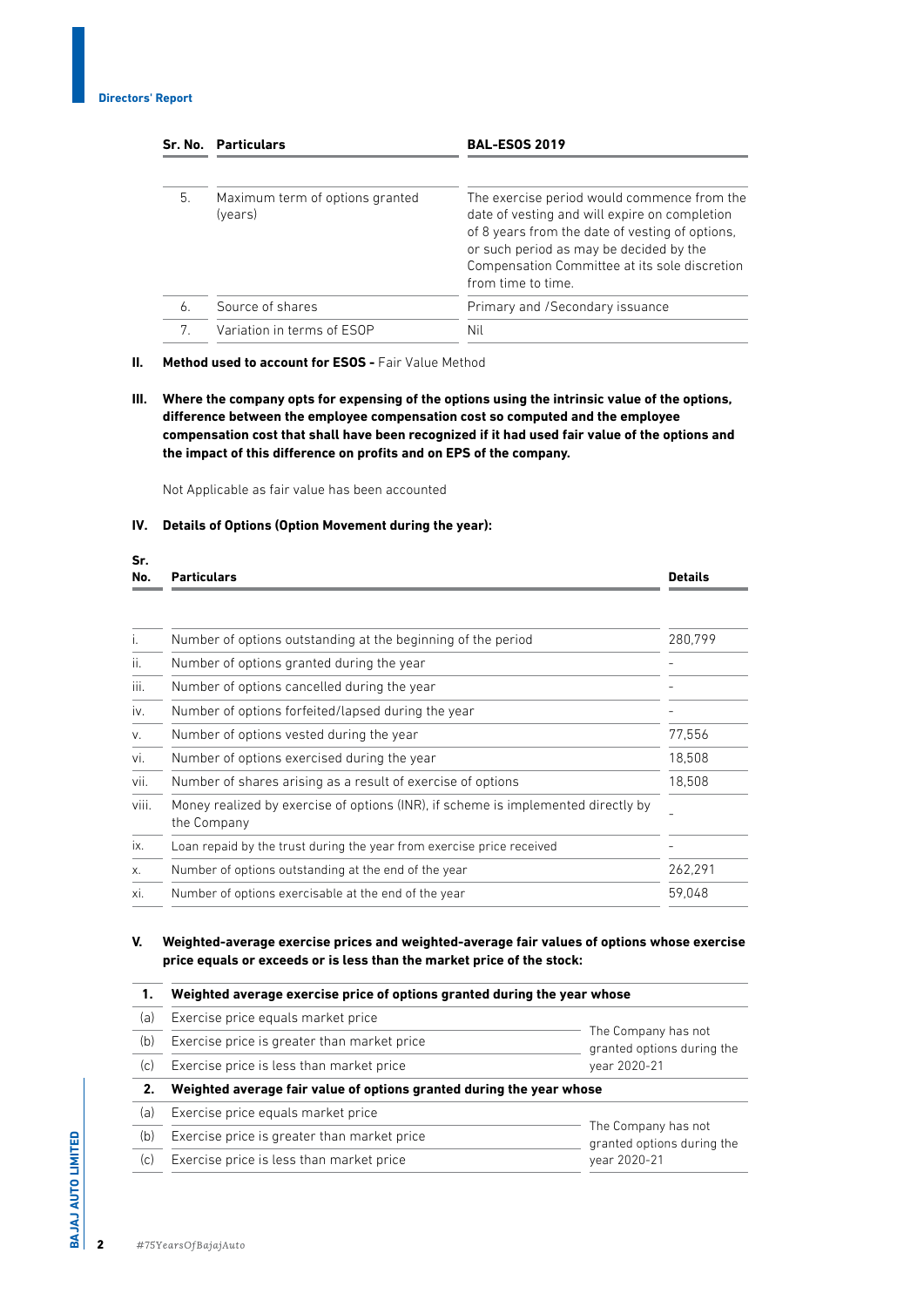| (i)   | Senior managerial personnel                                                                               |                                                                                              |  |  |  |
|-------|-----------------------------------------------------------------------------------------------------------|----------------------------------------------------------------------------------------------|--|--|--|
|       | Name                                                                                                      | No. of options granted and<br><b>Grant Price</b>                                             |  |  |  |
|       | Nil                                                                                                       | Nil                                                                                          |  |  |  |
| (ii)  | granted during the year                                                                                   | Employees who were granted, during the year, options amounting to 5% or more of the options  |  |  |  |
|       | Name                                                                                                      | No. of options granted                                                                       |  |  |  |
|       |                                                                                                           |                                                                                              |  |  |  |
|       | Nil                                                                                                       | Nil                                                                                          |  |  |  |
|       | Identified employees who were granted options, during the year equal to or exceeding 1%<br>time of grant. | of the issued capital (excluding outstanding warrants and conversions) of the Company at the |  |  |  |
| (iii) | Name                                                                                                      | No. of options granted                                                                       |  |  |  |

## **VI. Employee-wise details of options granted during FY2021:**

#### **VII. A description of the method and significant assumptions used during the year to estimate the fair value of options granted during FY2021:**

Not applicable, since no grants were made during the FY2021.

#### **VIII. Significant assumptions used to estimate the fair value of options:**

| <b>Grant date</b> | <b>Risk free</b><br>interest rate | <b>Expected</b><br>life | <b>Expected</b><br>volatility | <b>Dividend</b><br>vield | Price of the underlying<br>share in market at the time<br>of the option grant $(\bar{z})$ |
|-------------------|-----------------------------------|-------------------------|-------------------------------|--------------------------|-------------------------------------------------------------------------------------------|
| 17-May-2019       | 6.88                              | $3.51 - 6.51$<br>vears  | 22.18%                        | 2.04%                    | 2.942.65                                                                                  |